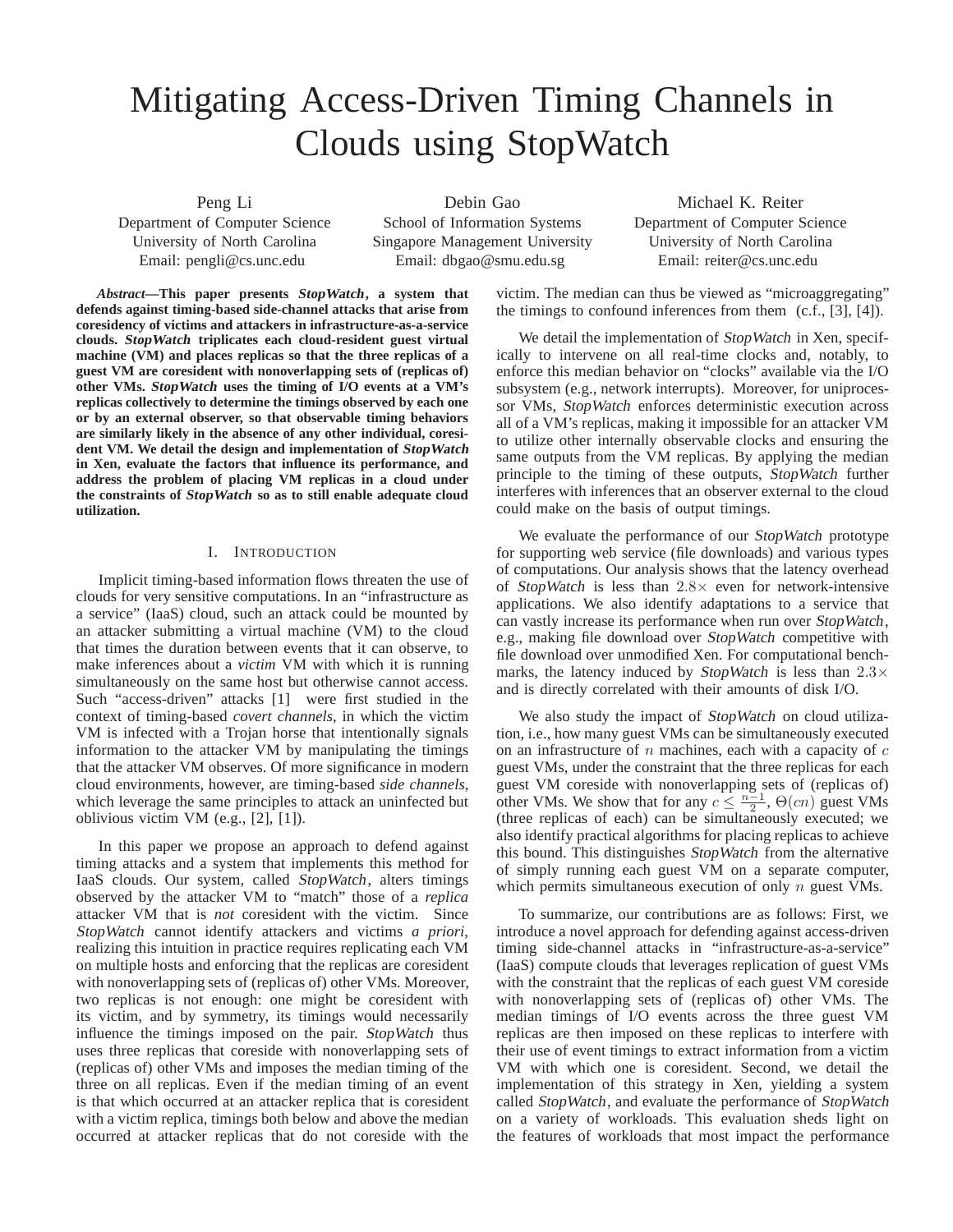of applications running on StopWatch and how they can be adapted for best performance. Third, we show how to place replicas under the constraints of StopWatch to utilize a cloud infrastructure more effectively than running each guest VM in isolation. Finally, in the Appendix we analyze the median as a microaggregation function and explain its benefits over the alternative of obscuring event timings with random noise (e.g., [5]).

# II. RELATED WORK

**Timing channel defenses**. Defenses against information leakage via timing channels are diverse, taking numerous different angles on the problem. Research on type systems and securitytyped languages to eliminate timing attacks offers powerful solutions (e.g., [6], [7], [8]), but this work is not immediately applicable to our goal here, namely adapting an existing virtual machine monitor (VMM) to support practical mitigation of timing channels today. Other research has focused on the elimination of timing side channels within cryptographic computations (e.g., [9]) or as enabled by specific hardware components (e.g., [10], [11]), but we seek an approach that is comprehensive.

Askarov et al. [12] distinguish between *internal* timing channels that involve the implicit or explicit measurement of time from within the system, and *external* timing channels that involve measuring the system from the point of view of an external observer. Defenses for both internal (e.g., [5], [6], [7], [13]) and external (e.g., [14], [15], [12], [16], [17]) timing channels have received significant attention individually, though to our knowledge, StopWatch is novel in addressing timing channels through a combination of both techniques. StopWatch incorporates internal defenses to interfere with an attacker's use of real-time clocks or "clocks" that it might derive from the I/O subsystem. In doing so, StopWatch imposes determinism on uniprocessor VMs and then uses this feature to additionally build an effective external defense against such attacker VMs.

StopWatch's internal and external defense strategies also differ individually from prior work, in interfering with timing channels by allowing replicas (in the internal defenses) and external observers (in the external defenses) to observe only median I/O timings across the three replicas. The median offers several benefits over the alternative of obfuscating event timings by adding random noise (without replicating VMs): to implement random noise, a distribution from which to draw the noise must be chosen without reference to an execution in the absence of the victim—i.e., how the execution "should have" looked—and so ensuring that the chosen noise distribution is sufficient to suppress all timing channels can be quite difficult. StopWatch uses replication and careful replica placement (in terms of the other VMs with which each replica coresides) exactly to provide such a reference. Moreover, in the Appendix we show that the median permits the delays incurred by the system to scale better than uniformly random noise allows for the same protection, as the distinctiveness of victim behavior increases.

**Replication**. To our knowledge, StopWatch is novel in utilizing replication for timing channel defense. That said, replication has a long history that includes techniques similar to those we use here. For example, state-machine replication to mask Byzantine faults [18] ensures that correct replicas return the same response to each request so that this response can be identified by "vote" (a technique related to one employed in StopWatch; see Sec. III and Sec. VI). To ensure that correct replicas return the same responses, these systems enforce the delivery of requests to replicas in the same order; moreover, they typically assume that replicas are deterministic and process requests in the order they are received. *Enforcing* replica determinism has also been a focus of research in (both Byzantine and benignly) fault-tolerant systems; most (e.g., [19], [20], [21]), but not all (e.g., [22]), do so at other layers of the software stack than StopWatch does.

More fundamentally, to our knowledge all prior systems that enforce timing determinism across replicas permit one replica to dictate timing-related events for the others, which does not suffice for our goals: that replica could be the one coresident with the victim, and so permitting it to dictate timing related events would simply "copy" the information it gleans from the victim to the other replicas, enabling that information to then be leaked out of the cloud. Rather, by forcing the timing of events to conform to the median timing across three VM replicas, at most one of which is coresident with the victim, the enforced timing of each event is either the timing of a replica not coresident with the victim or else between the timing of two replicas that are not coresident with the victim. This strategy is akin to ones used for Byzantine fault-tolerant clock synchronization (e.g., see [23, Sec. 5.2]) or sensor replication (e.g., see [18, Sec. 5.1]), though we use it here for information hiding (versus integrity).

Aside from replication for fault tolerance, replication has been explored to detect server penetration [24], [25], [26], [27]. These approaches purposely employ diverse replica codebases or data representations so as to reduce the likelihood of a single exploit succeeding on multiple replicas. Divergence of replica behavior in these approaches is then indicative of an exploit succeeding on one but not others. In contrast to these approaches, StopWatch leverages (necessarily) *identical* guest VM replicas to address a different class of attacks (timing side channels) than replica compromise.

Research on VM execution *replay* (e.g., [28], [29]) focuses on recording nondeterministic events that alter VM execution and then coercing these events to occur the same way when the VM is replayed. The replayed VM is a replica of the original, albeit a temporally delayed one, and so this can also be viewed as a form of replication. StopWatch similarly coerces VM replicas to observe the same event timings, but again, unlike these timings being determined by one replica (the original), they are determined collectively using median calculations, so as to interfere with one attacker VM replica that is coresident with the victim from simply propagating its timings to all replicas. That said, the state-of-the-art in VM replay (e.g., [29]) addresses multiprocessor VM execution, which our present implementation of StopWatch does not. StopWatch could be extended to support multiprocessor execution with techniques for deterministic multiprocessor scheduling (e.g., [30]). Mechanisms for enforcing deterministic execution through O/S-level modifications (e.g., [31]) are less relevant to our goals, as they are not easily used by an IaaS cloud provider that accepts arbitrary VMs to execute.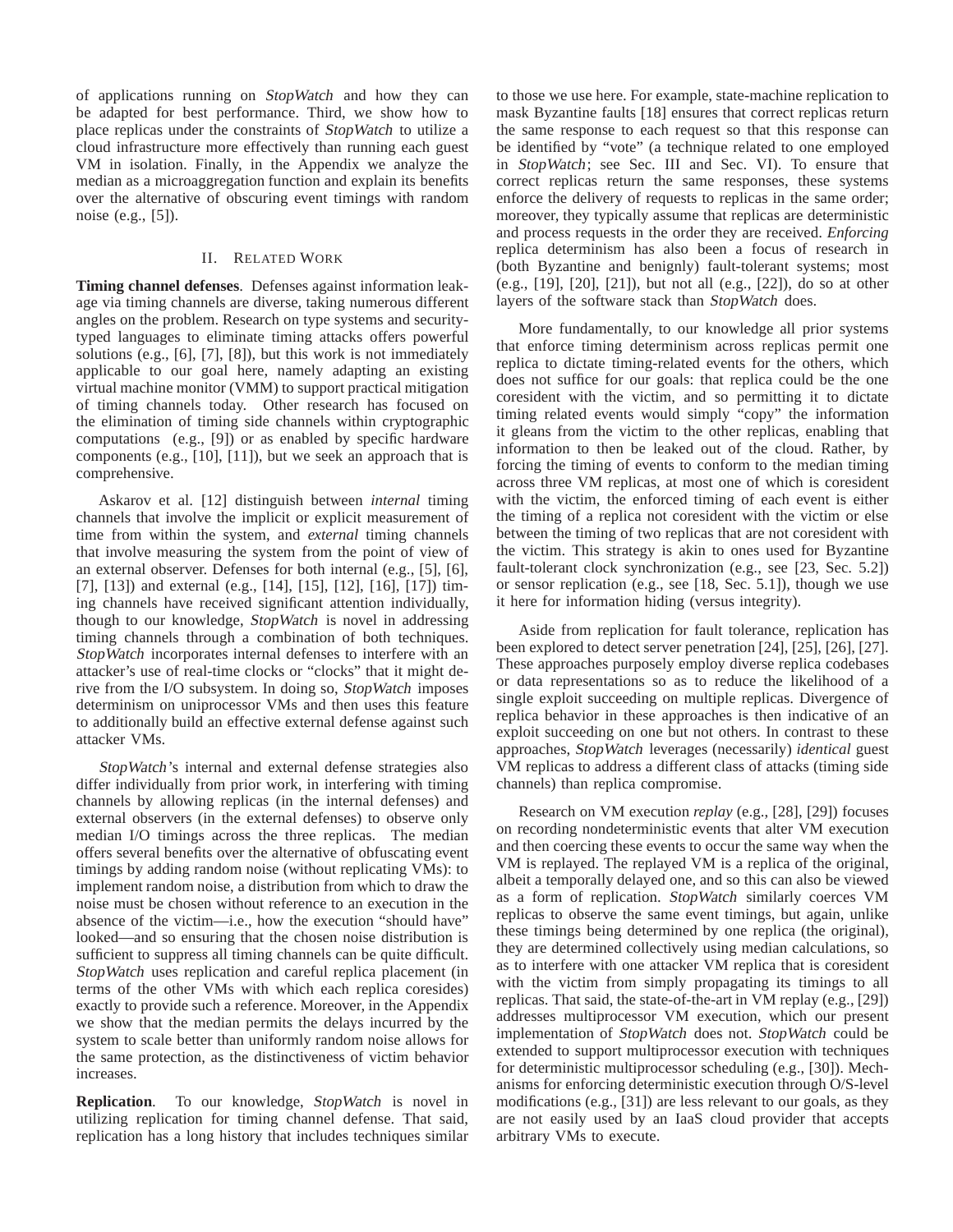#### III. DESIGN

Our design is focused on "infrastructure as a service" (IaaS) clouds that accept virtual machine images, or "guest VMs," from customers to execute. Amazon EC2 (http://aws.amazon. com/ec2/) and Rackspace (http://www.rackspace.com/) are example providers of public IaaS clouds. Given the concerns associated with side-channel attacks in cloud environments (e.g., [2], [1]), we seek to develop virtualization software that would enable a provider to construct a cloud that offers substantially stronger assurances against leakage via timing channels. This cloud might be a higher assurance offering that a provider runs alongside its normal cloud (while presumably charging more for the greater assurance it offers) or a private cloud with substantial assurance needs (e.g., run by and for an intelligence or military community).

**Threat model**. Our threat model is a customer who submits *attacker VMs* for execution that are designed to employ timing side channels. We presume that the attacker VM is designed to extract information from a particular victim VM, versus trying to learn general statistics about the cloud such as its average utilization. We assume that access controls prevent the attacker VMs from accessing victim VMs directly or from escalating their own privileges in a way that would permit them to access victim VMs. The cloud's virtualization software (in our case, Xen and our extensions thereof) is trusted.

According to Wray [32], to exploit a timing channel, the attacker VM measures the timing of observable events using a *clock* that is independent of the timings being measured. While the most common such clock is real time, a clock can be any sequence of observable events. With this general definition of a "clock," a timing attack simply involves measuring one clock using another. Wray identified four possible clock sources in conventional computers [32]:

- TL: the "CPU instruction-cycle clock" (e.g., a clock constructed by executing a simple timing loop);
- Mem: the memory subsystem (e.g., data/instruction fetches);
- IO: the I/O subsystem (e.g., network, disk, and DMA interrupts); and
- RT: real-time clocks provided by the hardware platform (e.g., time-of-day registers).

**Defense strategy**. StopWatch is designed to interfere with the use of IO and RT clocks and, for uniprocessor VMs, TL or Mem clocks, for timing attacks. (As discussed in Sec. II, extension to multiprocessor VMs is a topic of future work.) IO and RT (especially RT) clocks are an ingredient in every timing side-channel attack in the research literature that we have found, undoubtedly because real time is the most intuitive, independent and reliable reference clock for measuring another clock. So, intervening on these clocks is of paramount importance. Moreover, the way StopWatch does so forces the scheduler in a uniprocessor guest VM to behave deterministically, interfering with attempts to use TL or Mem clocks.

More specifically, to interfere with IO clocks, StopWatch replicates each attacker VM (i.e., every VM, since we do not presume to know which ones are attacker VMs) threefold so that the three replicas of a guest VM are coresident with nonoverlapping sets of (replicas of) other VMs. Then, when determining the timing with which an event is made available to each replica, the median timing value of the three is adopted. StopWatch addresses RT clocks by replacing a VM's view of real time with a virtual time that depends on the VM's own progress, an idea due to Popek and Kline [33].

A side effect of how StopWatch addresses IO and RT clocks is that it enforces deterministic execution of uniprocessor attacker VM replicas, also disabling its ability to use TL or Mem clocks. These mechanisms thus deal effectively with internal observations of time, but it remains possible that an external observer could glean information from the real-time duration between the arrival of packets that the attacker VM sends. To interfere with this timing channel, we emit packets to an external observer with timing dictated by, again, the median timing of the three VM replicas.

**Justification for the median**. Permitting only the median timing of an IO event to be observed limits the information that an attacker VM can glean from being co-located with a victim VM of interest, because the distribution of the median timings substantially dampens the visibility of a victim's activities. We formally justify this assertion in the Appendix. Here we simply provide an example illustration of how the median does so.

Consider a victim VM that induces observable timings that are exponentially distributed with rate  $\lambda'$ , versus a baseline (i.e., non-victim) exponential distribution with rate  $\lambda > \lambda'$ .<sup>1</sup> Fig. 1(a) plots example distributions of the attacker VMs' observations under StopWatch when an attacker VM is coresident with the victim ("Median of two baselines, one victim") and when attacker VM is not ("Median of three baselines"). This figure shows that these median distributions are quite similar, even when  $\lambda$  is substantially larger than  $\lambda'$ ; e.g.,  $\lambda = 1$  and  $\lambda' = 1/2$  in the example in Fig. 1(a). In this case, to even reject the null hypothesis that the attacker VM is not coresident with the victim using a  $\chi$ -square test, the attacker can do so with high confidence in the absence of StopWatch with only a single observation, but doing so under StopWatch requires almost two orders of magnitude more (Fig. 1(b)). This improvement becomes even more pronounced if  $\lambda$  and  $\lambda'$  are closer; the case  $\lambda = 1$ ,  $\lambda' = 10/11$  is shown in Fig. 1(c).

In terms of the number of observations needed to extract meaningful information from the victim VM, this assessment is very conservative, since the attacker would face numerous pragmatic difficulties that we have not modeled here [1]. But even this simple example shows the power of disclosing only median timings of three VM replicas, and in Sec. V-B we will repeat this illustration using actual message traces. Please see the Appendix for a formal analysis.

# IV. RT CLOCKS

Real-time clocks provide reliable and intuitive reference clocks for measuring the timings of other events. In this section, we describe the high-level strategy taken in StopWatch to interfere with their use for timing channels and detail the implementation of this strategy in Xen with hardware-assisted virtualization (HVM).

<sup>&</sup>lt;sup>1</sup>It is not uncommon to model packet inter-arrival time, for example, using an exponential distribution (e.g., [34]).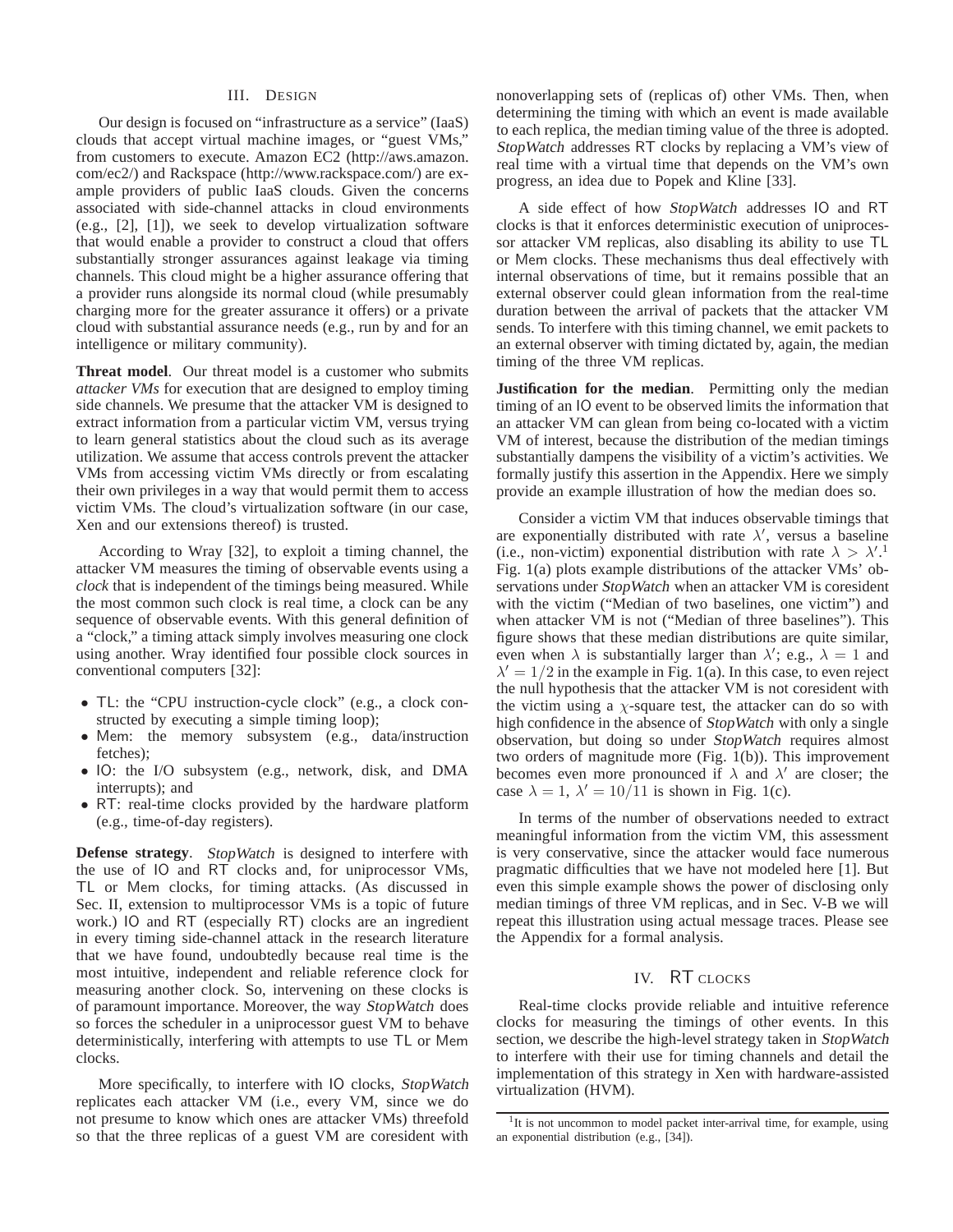

Fig. 1. Justification for median; baseline distribution  $Exp(\lambda)$ ,  $\lambda = 1$ , and victim distribution  $Exp(\lambda')$ 

#### *A. Strategy*

The strategy adopted in StopWatch to interfere with a VM's use of real-time clocks is to virtualize these realtime clocks so that their values observed by a VM are a deterministic function of the VM's instructions executed so far [33]. That is, after the VM executes *instr* instructions, the virtual time observed from within the VM is

$$
virt(instr) \leftarrow slope \times instr + start
$$
 (1)

To determine start at the beginning of VM replica execution, the VMMs hosting the VM's replicas exchange their current real times; *start* is initially set to the median of these values. slope is initially set to a constant determined by the tick rate of the machines on which the replicas reside.

Optionally, the VMMs can adjust start and slope periodically, e.g., after the replicas execute an "epoch" of I instructions, to coarsely synchronize virt and real time. For example, after the k-th epoch, each VMM can send to the others the duration  $D_k$  over which its replica executed those I instructions and its real time  $R_k$  at the end of that duration. Then, the VMMs can select the median real time  $R_k^*$  and the duration  $D_k^*$  from that same machine and reset

$$
start_{k+1} \leftarrow virt_k(I)
$$

$$
slope_{k+1} \leftarrow \arg\min_{v \in [\ell, u]} \left| \frac{R_k^* - virt_k(I) + D_k^*}{I} - v \right|
$$

for a preconfigured constant range  $[\ell, u]$ , to yield the formula for  $virt_{k+1}$ .<sup>2</sup> The use of  $\ell$  and  $u$  ensures that  $slope_{k+1}$  is not too extreme and, if  $\ell > 0$ , that  $slope_{k+1}$  is positive. In this way,  $virt_{k+1}$  should approach real time on the computer contributing the median real time  $R_k^*$  over the next I instructions, assuming that the machine and VM workloads stay roughly the same. Of course, the smaller I-values are, the more virt follows real time and so poses the risk of becoming useful in timing attacks. So, virt should be adjusted only for tasks for which coarse synchronization with real time is important and then only with large  $I$  values.

#### *B. Implementation in Xen*

Real-time clocks on a typical x86 platform include timer interrupts and various hardware counters. Closely related to these real-time clocks is the time stamp counter register, which is accessed using the rdtsc instruction and stores a count of processor ticks since reset.

**Timer interrupts**. Operating systems typically measure the passage of time by counting timer interrupts; i.e., the operating system sets up a hardware device to interrupt periodically at a known rate, such as 100 times per second [35]. There are various such hardware devices that can be used for this purpose. Our current implementation of StopWatch assumes the guest VM uses a Programmable Interval Timer (PIT) as its timer interrupt source, but our implementation for other sources would be similar. The StopWatch VMM generates timer interrupts for a guest on a schedule dictated by that guest's *virtual* time virt as computed in Eqn. 1. To do so, it is necessary for the VMM to be able to track the instruction count instr executed by the guest VM.

In our present implementation, StopWatch uses the guest *branch count* for *instr*, i.e., keeping track only of the number of branches that the guest VM executes. Several architectures support hardware branch counters, but these are not sensitive to the multiplexing of multiple guests onto a single hardware processor and so continue to count branches regardless of the guest that is currently executing. So, to track the branch count for a guest, StopWatch implements a *virtualized* branch counter for each guest.

A question is when to inject each timer interrupt. Intel VT augments IA-32 with two new forms of CPU operations: virtual machine extensions (VMX) root operation and VMX non-root operation [36]. While the VMM uses root operation, guest VMs use VMX non-root operation. In non-root operation, certain instructions and events cause a *VM exit* to the VMM, so that the VMM can emulate those instructions or deal with those events. Once completed, control is transferred back to the guest VM via a *VM entry*. The guest then continues running as if it had never been interrupted.

VM exits give the VMM the opportunity to inject timer interrupts into the guest VM as the guest's virtual time advances. However, so that guest VM replicas observe the same timer interrupts at the same points in their executions, StopWatch injects timer interrupts only after VM exits that are caused by guest execution. Other VM exits can be induced by events external to the VM, such as hardware interrupts on the physical machine; these would generally occur at different points during the execution of the guest VM replicas but will not be visible to the guest [37, Sec. 29.3.2]. For VM exits caused by guest VM execution, the VMM injects any needed timer interrupts on the next VM entry.

**rdtsc calls and CMOS RTC values**. Another way for a guest VM to measure time is via rdtsc calls. Xen already

<sup>&</sup>lt;sup>2</sup>In other words, if  $(R_k^* - virt_k(I) + D_k^*)/I \in [\ell, u]$  then this value becomes  $slope_{k+1}$ . Otherwise, either  $\ell$  or  $\bar{u}$  does, whichever is closer to  $(R_k^* - virt_k(I) + D_k^*)/I$ .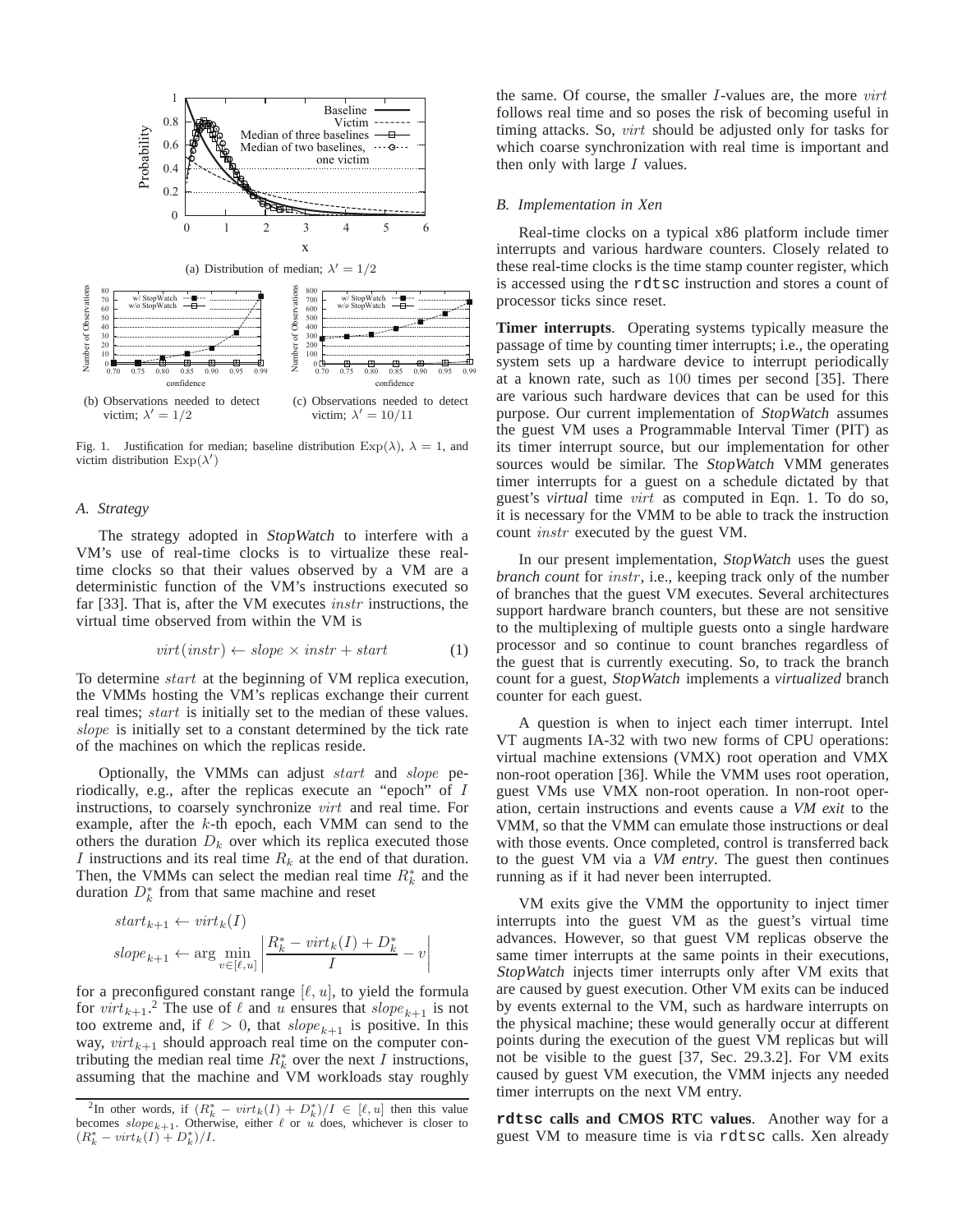emulates the return values to these calls. More specifically, to produce the return value for a rdtsc call, the Xen hypervisor computes the time passed since guest reset using its real-time clock, and then this time value is scaled by a constant factor. StopWatch replaces this use of a real-time clock with the guest's virtual clock (Eqn. 1).

A virtualized real-time clock (RTC) is also provided to HVM guests in Xen; this provides time to the nearest second for the guest to read. The virtual RTC gets updated by Xen using its real-time clock. StopWatch responds to requests to read the RTC using the guest's virtual time.

**Reading counters**. The guest can also observe real time from various hardware counters, e.g., the PIT counter, which repeatedly counts down to zero (at a pace dictated by real time) starting from a constant. These counters, too, are already virtualized in modern VMMs such as Xen. In Xen, these return values are calculated using a real-time clock; StopWatch uses the guest virtual time, instead.

# V. IO CLOCKS

IO clocks are typically network, disk and DMA interrupts. (Other device interrupts, such as keyboards, mice, graphics cards, etc., are typically not relevant for guest VMs in clouds.) We outline our strategy for mitigating their use to implement timing channels in Sec. V-A, and then in Sec. V-B we describe our implementation of this strategy in StopWatch.

# *A. Strategy*

The method described in Sec. IV for dealing with RT clocks by introducing virtual time provides a basis for addressing sources of IO clocks. A component of our strategy for doing so is to synchronize I/O events across the three replicas of each guest VM in virtual time, so that every I/O interrupt occurs at the same virtual time at all replicas. Among other things, this synchronization will force uniprocessor VMs to execute deterministically, but it alone will not be enough to interfere with IO clocks; it is also necessary to prevent the timing behavior of one replica's machine from imposing I/O interrupt synchronization points for the others, as discussed in Sec. II–III. This is simpler to accomplish for disk accesses and DMA transfers since replica VMs initiate these themselves, and so we will discuss this case first. The more difficult case of network interrupts, where we explicitly employ median calculations to dampen the influence of any one machine's timing behavior on the others, will then be addressed.

**Disk and DMA interrupts**. The replication of each guest VM at start time includes replicating its entire disk image, and so any disk blocks available to one VM replica will be available to all. By virtue of the fact that (uniprocessor) VMs execute deterministically in StopWatch, replicas will issue disk and DMA requests at the same virtual time. Upon receiving such a request from a replica at time  $V$ , the VMM adds an offset  $\Delta_d$  to determine a "delivery time" for the interrupt, i.e., at virtual time  $V + \Delta_d$ , and initiates the corresponding I/O activities (disk access or DMA transfer). The offset  $\Delta_d$  must be large enough to ensure that the data transfer completes by the virtual delivery time. Once the virtual delivery time has been determined, the VMM simply waits for the first VM exit caused by the guest VM (as in Sec. IV-B) that occurs at a virtual time at least as large as this delivery time. The VMM then injects the interrupt prior to the next VM entry of the guest. This interrupt injection also includes copying the data into the address space of the guest, so as to prevent the guest VM from polling for the data in advance of the interrupt to create a form of clock (e.g., see [5, Sec 4.2.2]).

**Network interrupts**. Unlike the initiation of disk accesses and DMA transfers, the activity giving rise to a network interrupt, namely the arrival of a network packet that is destined for the guest VM, is not synchronized in virtual time across the three replicas of the guest VM. So, the VMMs on the three machines hosting these replicas must coordinate to synchronize the delivery of each network interrupt to the guest VM replicas. To prevent the timing of one from dictating the delivery time at all three, these VMMs exchange proposed delivery times and select the median, as discussed in Sec. III. To solicit proposed timings from the three, it is necessary, of course, that the VMMs hosting the three replicas all observe each network packet. So, StopWatch replicates every network packet to all three computers hosting replicas of the VM for which the packet is intended. This is done by a logically separate "ingress node" that we envision residing on a dedicated computer in the cloud. (Of course, there need not be only one such ingress for the whole cloud.)

When a VMM observes a network packet to be delivered to the guest, it sends its proposed virtual time — i.e., in the guest's virtual time, see Sec. IV — for the delivery of that interrupt to the VMMs on the other machines hosting replicas of the same guest VM. (We stress that these proposals are not visible to the guest VM replicas.) Each VMM generates its proposed delivery time by adding a constant offset  $\Delta_n$  to the virtual time of the guest VM at its last VM exit.  $\Delta_n$  must be large enough to ensure that once the three proposals have been collected and the median determined at all three replica VMMs, the chosen median virtual time has not already been passed by any of the guest VMs. The virtual-time offset  $\Delta_n$ is thus determined using an assumed upper bound on the real time it takes for each VMM to observe the interrupt and to propagate its proposal to the others,<sup>3</sup> as well as the maximum allowed difference between the fastest two replicas' virtual times. This difference can be limited by slowing the execution of the fastest replica.

Once the median proposed virtual time for a network interrupt has been determined at a VMM, the VMM simply waits for the first VM exit caused by the guest VM (as in Sec. IV-B) that occurs at a virtual time at least as large as that median value.<sup>4</sup> The VMM then injects the interrupt prior to the next VM entry of the guest. As with disk accesses and DMA transfers, this interrupt injection also includes copying the data into the address space of the guest, so as to prevent the guest VM from polling for the data in advance of the interrupt to create a form of clock (e.g., see [5, Sec. 4.2.2]).

The process of determining the delivery time of a network

<sup>3</sup> In distributed computing parlance, we thus assume a *synchronous* system, i.e., there are known bounds on processor execution rates and message delivery times.

<sup>&</sup>lt;sup>4</sup>If the median time determined by a VMM has already passed, then our synchrony assumption was violated by the underlying system. In this case, that VMM's replica has diverged from the others and so must be recovered by, e.g., copying the state of another replica.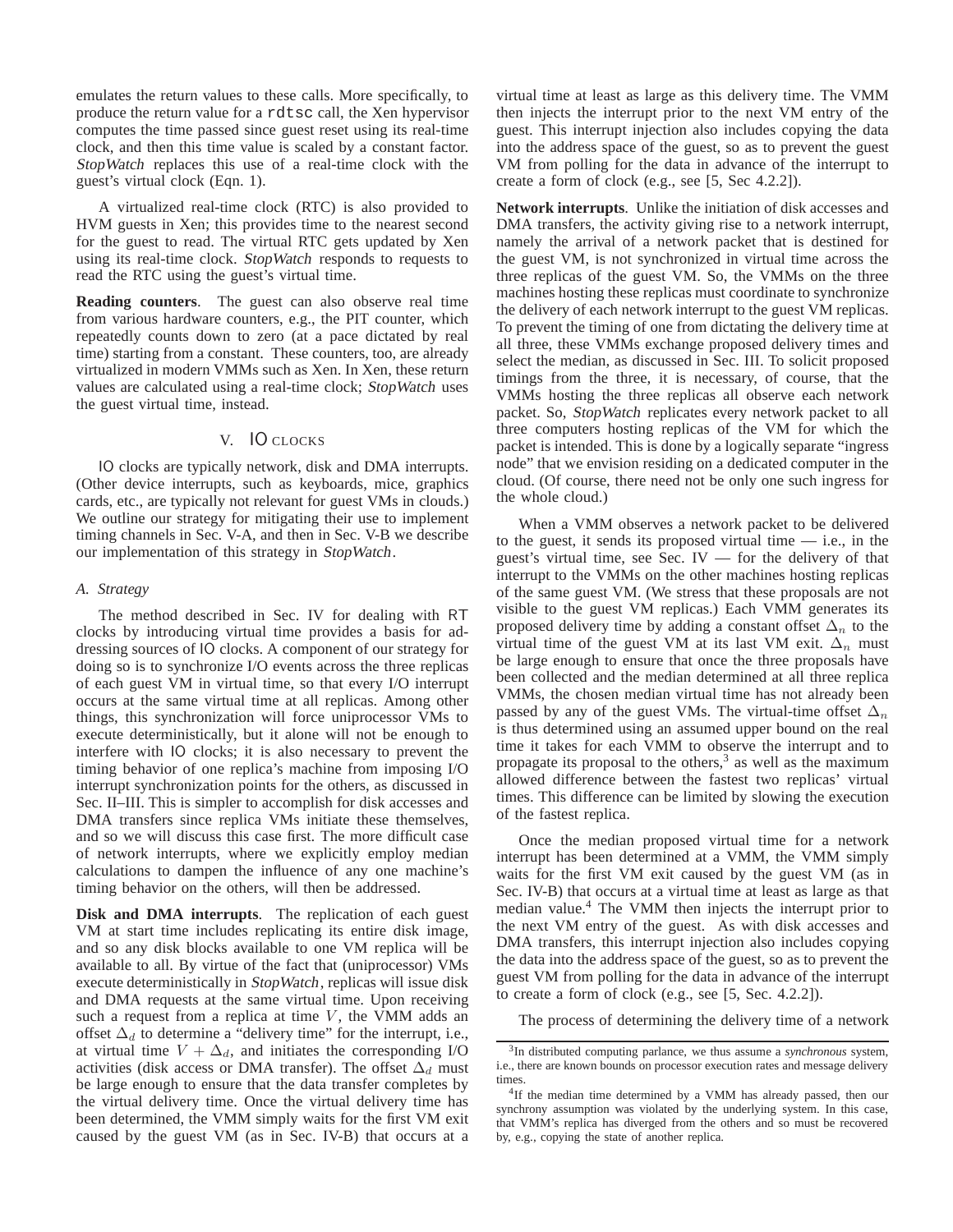

Fig. 2. Delivering a packet to guest VM replicas.

packet to a guest VM's replicas is pictured in Fig. 2. This figure depicts a real-time interval  $[R_1, R_2]$  at the three machines at which a guest VM is replicated, showing at each machine: the arrival of a packet at the VMM, the proposal made by each VMM, the arrival of proposals from other replica machines, the selection of the median, and the delivery of the packet to the guest replica. Each stepped diagonal line shows the progression of virtual time at that machine.

#### *B. Implementation in Xen*

Xen presents to each HVM guest a virtualized platform that resembles a classic PC/server platform with a network card, disk, keyboard, mouse, graphics display, etc. This virtualized platform support is provided by virtual I/O devices (device models) in Dom0, a domain in Xen with special privileges. QEMU (http://fabrice.bellard.free.fr/qemu) is used to implement device models. One instance of the device models is run in Dom0 per HVM domain.

**Network card emulation**. In the case of a network card, the device model running in Dom0 receives packets destined for the guest VM. Without StopWatch modification, the device model copies this packet to the guest address space and asserts a virtual network device interrupt via the virtual Programmable Interrupt Controller (vPIC) exposed by the VMM for this guest. HVM guests cannot see real external hardware interrupts since the VMM controls the platform's interrupt controllers [37, Sec. 29.3.2].

In StopWatch, we modify the network card device model so as to place each packet destined for the guest VM into a buffer hidden from the guest, rather than delivering it to the guest. The device model then reads the current virtual time of the guest (as of the guest's last VM exit), adds  $\Delta_n$  to this virtual time to create its proposed delivery (virtual) time for this packet, and multicasts this proposal to the other two replicas (step 1 in Fig. 3). A memory region shared between Dom0 and the VMM allows device models in Dom0 to read guest virtual time.

Once the network device model receives the two proposals in addition to its own, it takes the median proposal as the delivery time and stores this delivery time in the memory it shares with the VMM. The VMM compares guest virtual time to the delivery time stored in the shared memory upon every guest VM exit caused by guest VM execution. Once guest virtual time has passed the delivery time, the network device model copies the packet into the guest address space (step 2



Fig. 3. Emulation of network I/O device in StopWatch.



(b) Observations needed to detect victim

Fig. 4. Virtual inter-packet delivery times to attacker VM replicas with coresident victim ("two baselines, one victim") and in a run where no replica was coresident with a victim ("three baselines")

in Fig. 3) and asserts a virtual network interrupt on the vPIC prior to the next VM entry (step 3).

Fig. 4(a) shows the CDF of virtual inter-packet delivery times to replicas of an attacker VM in an actual run where one replica is coresident with a victim VM continuously serving a file, in comparison to the virtual delivery times with no victim present. This plot is directly analogous to that in Fig. 1(a) but is generated from a real StopWatch run and shows the distribution as a CDF for ease of readability. Fig. 4(b) shows the number of observations needed to distinguish the victim and no-victim distributions in Fig. 4(a) using a  $\chi$ squared test, as a function of the desired confidence. This figure is analogous to Fig. 1(b) and confirms that StopWatch strengthens defense against timing attacks by an order of magnitude in this scenario. Again, the absolute number of observations needed to distinguish these distributions is likely quite conservative, owing to numerous practical challenges to gathering these observations [1].

**Disk and DMA emulation**. The emulation of the IDE disk and DMA devices is similar to the network card emulation above. StopWatch controls when the disk and DMA device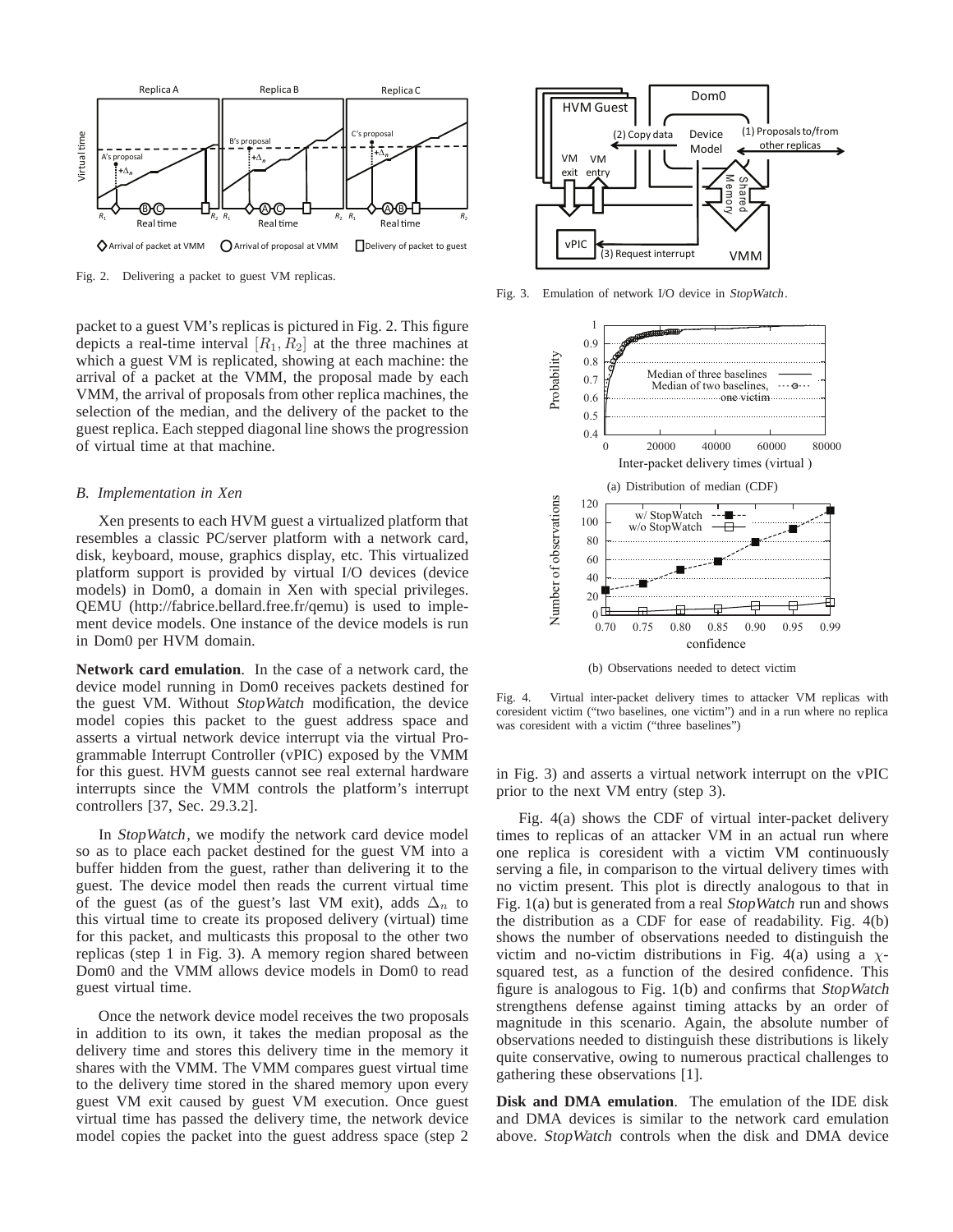models complete requests and notify the guest. Instead of copying data read to the guest address space, the device model in StopWatch prepares a buffer to receive this data. In addition, rather than asserting an appropriate interrupt via the vPIC to the guest as soon as the data is available, the StopWatch device model reads the current guest virtual time from memory shared with the VMM, adds  $\Delta_d$ , and stores this value as the interrupt delivery time in the shared memory. Upon the first VM exit caused by guest execution at which the guest virtual time has passed this delivery time, the device model copies the buffered data into the guest address space and asserts an interrupt on the vPIC. Disk writes are handled similarly, in that the interrupt indicating write completion is delivered as dictated by adding  $\Delta_d$  to the virtual time at which the write was initiated.

#### VI. EXTERNAL OBSERVERS

The mechanisms described in Sec. IV–V intervene on two significant sources of clocks; though VM replicas can measure the progress of one relative to the other, for example, their measurements will be the same and will reflect the median of their timing behaviors. Moreover, by forcing each guest VM to execute (and, in particular, schedule its internal activities) on the basis of virtual time and by synchronizing I/O events across replicas in virtual time, uniprocessor guest VMs execute deterministically, stripping them of the ability to leverage TL and Mem clocks, as well. (More specifically, the progress of TL and Mem clocks are functionally determined by the progress of virtual time and so are not independent of it.) There nevertheless remains the possibility that an external observer, on whose real-time clock we cannot intervene, could discern information on the basis of the real-time behavior of his attacker VM. In this section we describe our approach to addressing this form of timing channel.

Because guest VM replicas will run deterministically, they will output the same network packets in the same order. StopWatch uses this property to interfere with a VM's ability to exfiltrate information on the basis of its real-time behavior as seen by an external observer. StopWatch does so by adopting the median timing across the three guest VM replicas for each output packet. The median is selected at a separate "egress node" that is dedicated for this purpose (c.f., [38]), analogous to the "ingress node" that replicates every network packet destined to the guest VM to the VM's replicas (see Sec. V). Like the ingress node, there need not be only one egress node for the whole cloud.

To implement this scheme in Xen, every packet sent by a guest VM replica is tunneled by the network device model on that machine to the egress node over TCP. The egress node forwards an output packet to its destination after receiving the second copy of that packet (i.e., the same packet from two guest VM replicas). Since the second copy of the packet it receives exhibits the median output timing of the three replicas, this strategy ensures that the timing of the output packet sent toward its destination is either the timing of a guest replica not coresident with the victim VM or else a timing that falls between those of guest replicas not coresident with the victim.

### VII. PERFORMANCE EVALUATION

In this section we evaluate the performance of our Stop-Watch prototype. We present additional implementation details that impact performance in Sec. VII-A, our experimental setup in Sec. VII-B, and our tests and their results in Sec. VII-C– VII-D.

# *A. Selected implementation details*

Our prototype is a modification of Xen version 4.0.2 rc1-pre, amounting to insertions or changes of roughly 1500 source lines of code (SLOC) in the hypervisor. There were also about 2000 SLOC insertions and changes to the QEMU device models distributed with that Xen version. In addition to these changes, we incorporated OpenPGM (http://code. google.com/p/openpgm/) into the network device model in Dom0. OpenPGM is a high-performance reliable multicast implementation, specifically of the Pragmatic General Multicast (PGM) specification [39]. In PGM, reliable transmission is accomplished by receivers detecting loss and requesting retransmission of lost data. OpenPGM is used in StopWatch for replicating packets destined to a guest VM to all of that VM's replicas and for communication among the VMMs hosting guest VM replicas.

Recall from Sec. V that each VMM proposes (via an OpenPGM multicast) a virtual delivery time for each network interrupt, and the VMMs adopt the median proposal as the actual delivery time. As noted there, each VMM generates its proposal by adding a constant offset  $\Delta_n$  to the current virtual time of the guest VM.  $\Delta_n$  must be large enough to ensure that by the time each VMM selects the median, that virtual time has not already passed in the guest VM. However, subject to this constraint,  $\Delta_n$  should be minimized since the real time to which  $\Delta_n$  translates imposes a lower bound on the latency of the interrupt delivery. (Note that because  $\Delta_n$  is specified in virtual time and virtual time can vary in its relationship to real time, the exact real time to which  $\Delta_n$  translates can vary during execution.) We selected  $\Delta_n$  to accommodate timing differences in the arrivals of packets destined to the guest VM at its three replicas' VMMs, the delays for delivering each VMM's proposed virtual delivery time to the others, and the maximum allowed difference in progress between the two fastest guest VM replicas (which StopWatch enforces by slowing the fastest replica, if necessary). For the platform used in our experiments (see Sec. VII-B) and under diverse networking workloads, we found that a value of  $\Delta_n$  that typically translates to a real-time delay in the vicinity of 7- 12ms sufficed to meet the above criteria. The analogous offset  $\Delta_d$  for determining the virtual delivery time for disk and DMA interrupts was determined based on the maximum observed disk access times and translates to roughly 8-15ms.

# *B. Experimental setup*

Our "cloud" consisted of three machines with the same hardware configuration: 4 Intel Core2 Quad Q9650 3.00GHz CPUs, 8GB memory, and a 70GB rotating hard drive. Dom0 was configured to run Linux kernel version 2.6.32.25. Each HVM guest had one virtual CPU, 2GB memory and 16GB disk space. Each guest ran Linux kernel 2.6.32.24 and was configured to use the Programmable Interrupt Controller (PIC) as its interrupt controller and a Programmable Interrupt Timer (PIT) of 250Hz as its clock source. The Advanced Programmable Interrupt Controller (APIC) was disabled. An emulated ATA QEMU disk and a QEMU Realtek RTL-8139/8139C/8139C+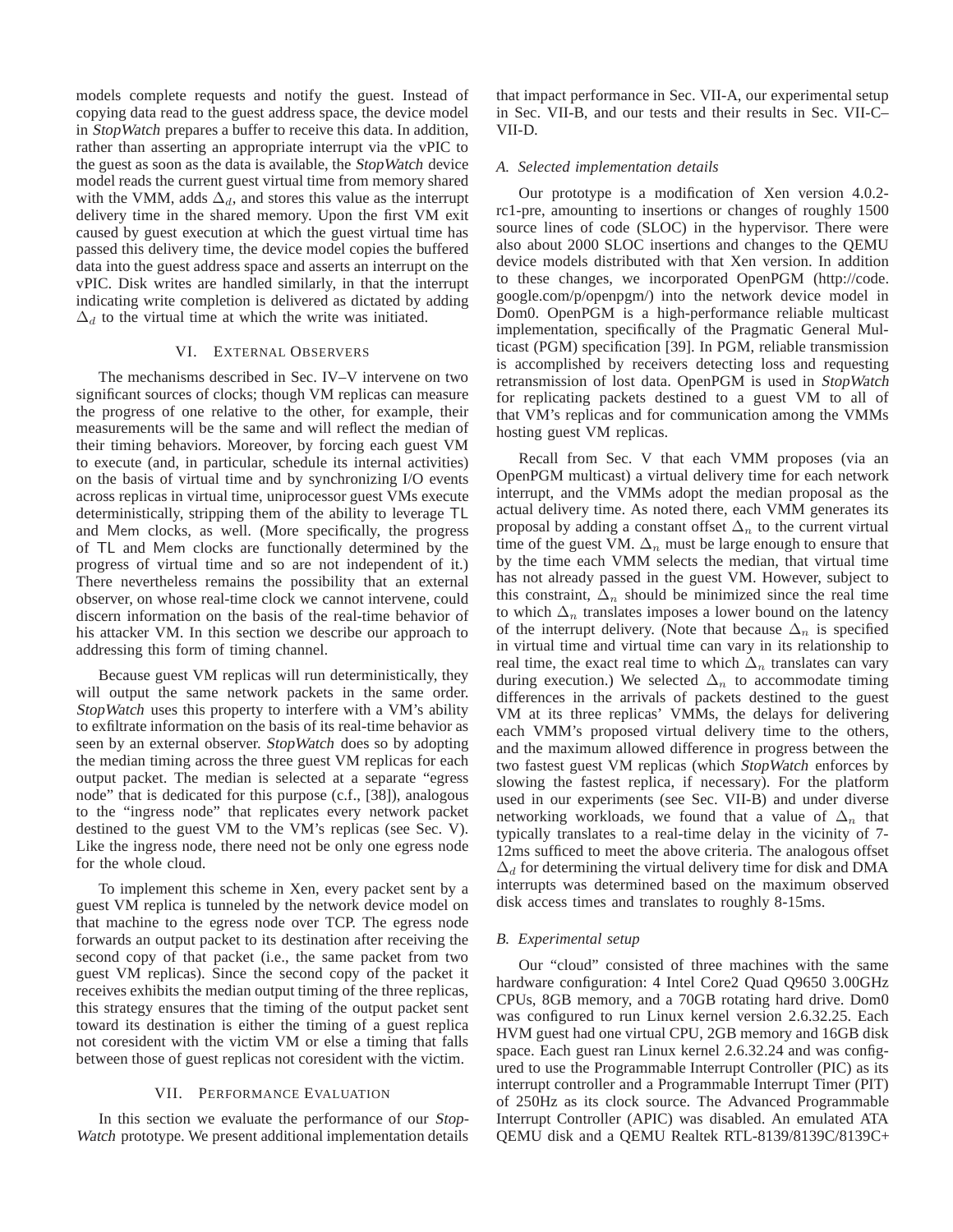

Fig. 5. HTTP and UDP file-retrieval latency.

were provided to the guest as its disk and network card. In each of our tests, we installed an application (e.g., a web server or other program) in the guest VM, as will be described later.

After the guest VM was configured, we copied it to our three machines and restored the VM at each. In this way, our three replicas started running from the same state. In addition, we copied the disk file to all three machines to provide identical disk state to the three replicas.

Once the guest VM replicas were started, inbound packets for this guest VM were replicated to all three machines for delivery to their replicas as discussed in Sec. V. These three machines were attached to a /24 subnet within the UNC campus network, and so broadcast traffic on the network (e.g., ARP requests) was replicated for delivery as in Sec. V. These broadcasts averaged roughly 50-100 packets per second. As such, this background activity was present throughout our experiments and is reflected in our numbers.

#### *C. Network Services*

In this section we describe tests involving network services deployed on the cloud. In all of our tests, our client that interacted with the cloud-resident service was a Lenovo T400 laptop with a dual-core 2.8GHz CPU and 2GB memory attached to an 802.11 wireless network on the UNC campus.

**File downloads**. Our first experiments tested the performance of file download by the client from a web server in the cloud. The total times for the client to retrieve files of various sizes over HTTP are shown in Fig. 5. This figure shows tests in which our guest VM ran Apache version 2.2.14, and the file retrieval was from a cold start (and so file-system caches were empty). The "HTTP Baseline" curve in Fig. 5 shows the average latency for the client to retrieve a file from an unmodified Xen guest VM. The "HTTP StopWatch" curve shows the average cost of file retrieval from our StopWatch implementation. Every average is for ten runs. Note that both axes are log-scale.

Fig. 5 shows that for HTTP download, a service running on our current StopWatch prototype loses less than  $2.8\times$  in download speed for files of 100KB or larger. Diagnosing this cost reveals that the bottleneck, by an order of magnitude or more, was the network transmission delay (vs. disk access delay) in both the baseline and for StopWatch. Moreover, the performance cost of StopWatch in comparison to the baseline was dominated by the time for delivery of *inbound* packets to the web-server guest VM, i.e., the TCP SYN and ACK messages in the three-way handshake, and then additional acknowledgments sent by the client. Enforcing a median timing on output packets (Sec. VI) adds modest overhead in comparison.

This combination of insights, namely the detriment of inbound packets (mostly acknowledgments) to StopWatch file download performance and the fact that these costs so outweigh disk access costs, raises the possibility of recovering file download performance using a transport protocol that minimizes packets inbound to the web server, e.g., using negative acknowledgments or forward error correction. Alternatively, an unreliable transport protocol with no acknowledgments, such as UDP, could be used; transmission reliability could then be enforced at a layer above UDP using negative acknowledgments or forward error correction. Though TCP does not define negative acknowledgments, transport protocols that implement reliability using them are widely available, particularly for *multicast* where positive acknowledgments can lead to "ack implosion." Indeed, recall that the PGM protocol specification [39], and so the OpenPGM implementation that we use, ensures reliability using negative acknowledgments.

To illustrate this point, in Fig. 5 we repeat the experiments using UDP to transfer the file.<sup>5</sup> The "UDP Baseline" curve shows the performance using unmodified Xen; the "UDP Stop-Watch" curve shows the performance using StopWatch. Not surprisingly, baseline UDP shows performance comparable to (but slightly more efficient than, by less than a factor of two) baseline TCP, but rather than losing an order of magnitude, UDP over StopWatch is *competitive* with these baseline numbers for files of 100KB or more.

**NFS**. We also set up a Network File System (NFSv4) server in our guest VM. On our client machine, we installed an NFSv4 client; remotely mounted the filesystem exported by the NFS server; performed file operations manually; and then ran nfsstat on the NFS server to print its server-side statistics, including the mix of operations induced by our activity. We then used the nhfsstone benchmarking utility to evaluate the performance of the NFS server with and without StopWatch. nhfsstone generates an artificial load with a specified mix of NFS operations. The mix of NFS operations used in our tests was the previously extracted mix file. $\overline{6}$  In each test, the client machine ran five processes using the mounted file system, making calls at a constant rate ranging from 25 to 400 per second in total across the five client processes.

The average latency per operation is shown in Fig. 6(a). In this figure, the horizontal axis is the rate at which operations were submitted to the server; note that this axis is log-scale. Fig. 6(a) suggests that an NFS server over StopWatch incurs a less than 2.7× increase in latency over an NFS server running over unmodified Xen. Since the NFS implementation used TCP, in some sense this is unsurprising in light of the file download results in Fig. 5. That said, it is also perhaps surprising that *StopWatch's* cost increased only roughly log-

<sup>5</sup>We are not advocating UDP for file retrieval generally but rather are simply showing the advantages for StopWatch of a protocol that minimizes client-toserver packets. We did not use OpenPGM in these tests since the web site (as the "multicast" originator) would need to initiate the connection to the client; this would have required more substantial modifications. This "directionality" issue is not fundamental to negative acknowledgments, however.

 $6$ This mix was 11.37% setattr, 24.07% lookup, 11.92% write, 7.93% getattr, 32.34% read and 12.37% create.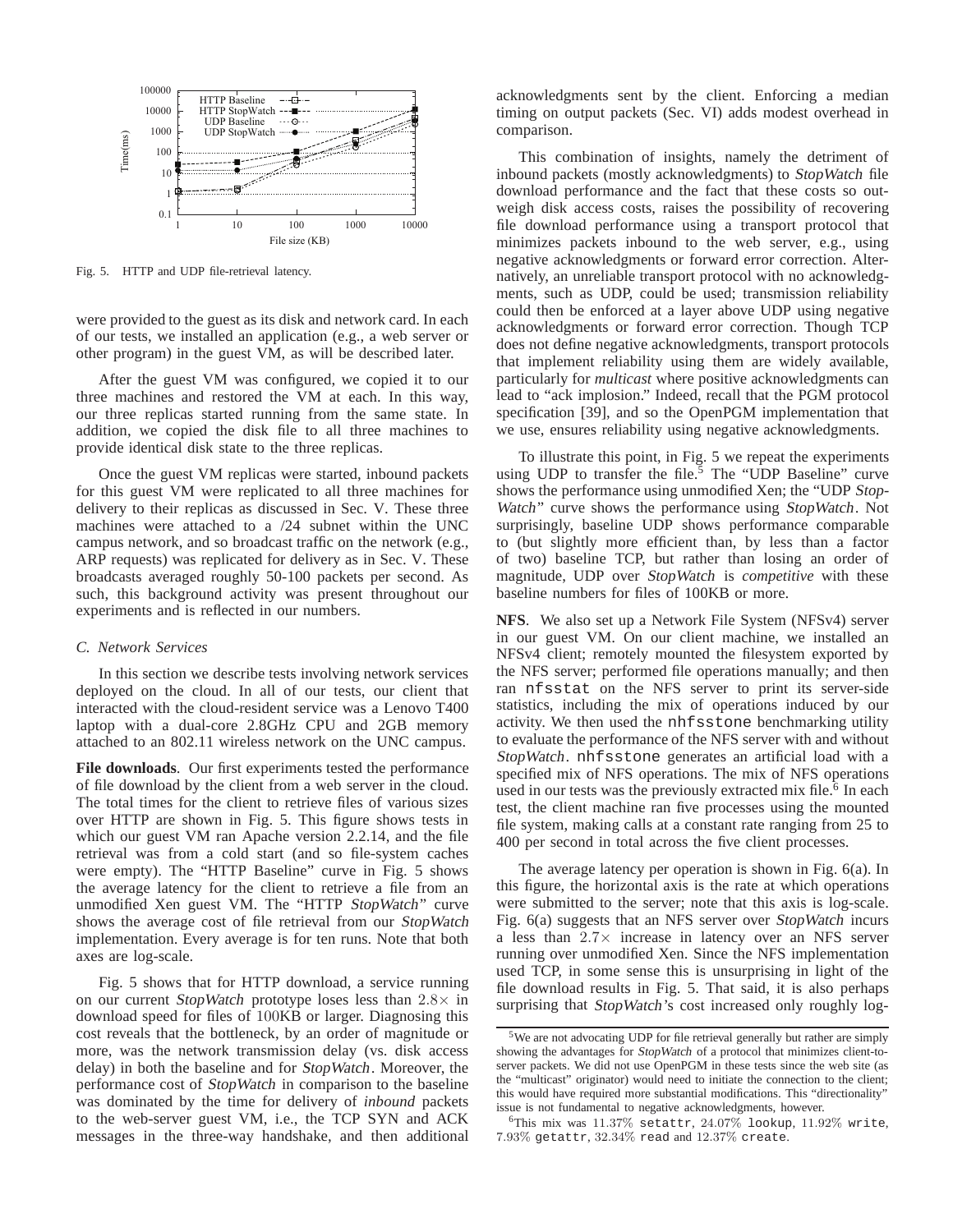

Fig. 6. Tests of NFS server using nhfsstone

arithmically as a function of the offered rate of operations. This modest growth is in part because StopWatch schedules packets for delivery to guest VM replicas independently — the scheduling of one does not depend on the delivery of a previous one, and so they can be "pipelined" — and because the number of TCP packets from the client to the server actually decreases per operation, on average, as the offered load grows (Fig. 6(b)).

### *D. Computations*

In this section we evaluate the performance of various computations on StopWatch that may be representative of future cloud workloads. For this purpose, we employ the PARSEC benchmarks [40]. PARSEC is a diverse set of benchmarks that covers a wide range of computations that are likely to become important in the near future (see http://parsec.cs.princeton.edu/ overview.htm). Here we take PARSEC as representative of future cloud workloads.

We utilized the following five applications from the PAR-SEC suite (version 2.1), providing each the "native" input designated for it. ferret is representative of next-generation search engines for non-text document data types. In our tests, we configured the application for image similarity search. blackscholes calculates option pricing with Black-Scholes partial differential equations and is representative of financial analysis applications. canneal is representative of engineering applications and uses simulated annealing to optimize routing cost of a chip design. dedup represents next-generation backup storage systems characterized by a combination of global and local compression. streamcluster is representative of data mining algorithms for online clustering problems. Each of these applications involves various activities, including initial configuration, creating a local directory for results, unpacking input files, performing its computation, and finally cleaning up temporary files.

We ran each benchmark ten times in one guest VM over unmodified Xen, and then ten more times with three guest VM replicas over StopWatch. Fig. 7(a) shows the average runtimes of these applications in both cases. In this figure, each application is described by two bars; the black bar on the left shows its performance over unmodified Xen, and the gray bar on the right shows its performance over StopWatch. StopWatch imposed an overhead of at most  $2.3 \times$  (for blackscholes) to the average running time of the applications. Owing to the dearth of network traffic involved in these applications, the overhead imposed by StopWatch is mostly due to the overhead involved in intervening on disk I/O (see Sec. V). As shown in Fig. 7(b), there is a direct correlation between the number of disk interrupts to deliver during the application run and the performance penalty (in absolute terms) that StopWatch



Fig. 7. Tests of PARSEC applications

imposes. If the computers in our experiments used solid-state drives (versus hard disks), we conjecture that their reduced access times would permit us to shrink  $\Delta_d$  and so improve the performance of StopWatch for these applications.

### VIII. REPLICA PLACEMENT IN THE CLOUD

StopWatch requires that the three replicas of each guest VM are coresident with nonoverlapping sets of (replicas of) other VMs. This constrains how a cloud operator places guest VM replicas on its machines. In this section we clarify the significance of these placement constraints in terms of the provider's ability to best utilize its infrastructure. After all, if under these constraints, the provider were able to simultaneously run a number of guest VMs that scales, say, only linearly in the number of cloud nodes, then the provider should forgo StopWatch and simply run each guest VM (non-replicated) in isolation on a separate node. Here we show that the cloud operator is not limited to such poor utilization of its machines.

If the cloud has  $n$  machines, then consider the complete, undirected graph (clique)  $K_n$  on n vertices, one per machine. For every guest VM, the placement of its three replicas forms a *triangle* in  $K_n$  consisting of the vertices for the machines on which the replicas are placed and the edges between those vertices. The placement constraints of StopWatch can be expressed by requiring that the triangles representing VM replica placements be pairwise *edge-disjoint*. As such, the number of guest VMs that can simultaneously be run on a cloud of  $n$  machines is the same as the number of edge-disjoint triangles that can be *packed* into  $K_n$ . A corollary of a result due to Horsley [41, Thm. 1.1] is:

*Theorem 1:* A maximum packing of  $K_n$  with pairwise edge-disjoint triangles has exactly  $k$  triangles, where: (i) if *n* is odd, then k is the largest integer such that  $3k \leq {n \choose 2}$  and  ${n \choose 2} - 3k \notin \{1,2\}$ ; and (ii) if n is even, then k is the largest integer such that  $3k \leq {n \choose 2} - \frac{n}{2}$ .

So, a cloud of  $n$  machines using StopWatch can simultaneously execute  $k = \Theta(n^2)$  guest VMs. The existence of such a placement, however, does not guarantee an efficient algorithm to find it. Moreover, this theorem ignores machine capacities. Below we address both of these shortcomings.

Under the constraints of StopWatch, one node in a cloud of *n* nodes can simultaneously execute up to  $\frac{n-1}{2}$  guest VMs, since the other replicas of the guest VMs that it executes (two per VM) must occupy distinct nodes. If each node has resources to simultaneously execute  $c \leq \frac{n-1}{2}$  guest VMs, then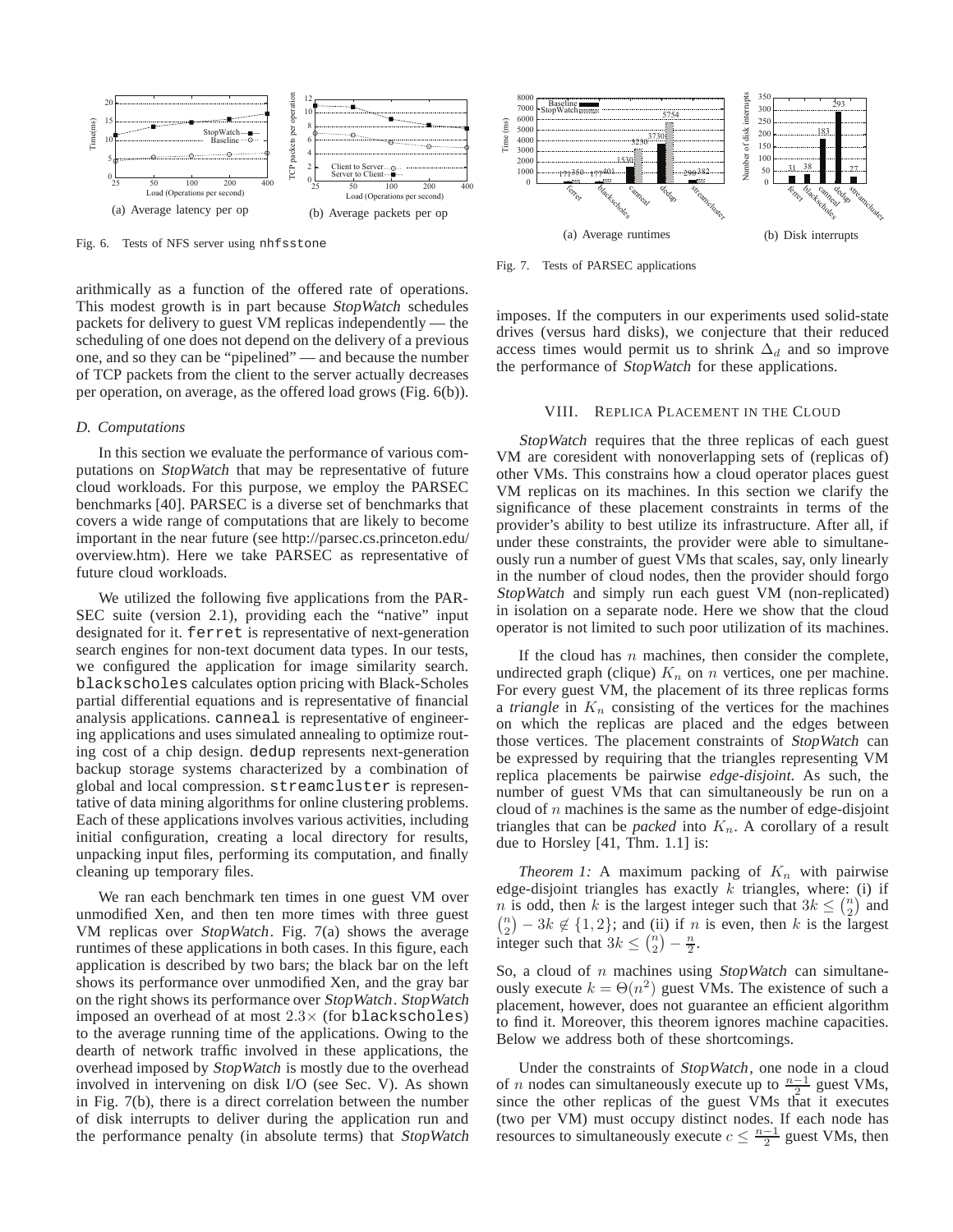the following theorem provides for an algorithm to efficiently place them subject to the per-machine capacity constraint  $c$ :

*Theorem 2:* Let  $n \equiv 3 \mod 6$  and  $c \leq \frac{n-1}{2}$ . If  $c \equiv$ 0 or 1 mod 3, then there is an efficient algorithm to place  $k \leq \frac{1}{3}cn$  guest VMs. If  $c \equiv 2 \mod 3$ , then there is an efficient algorithm to place  $k \leq \frac{1}{3}(c-1)n + \frac{n-3}{6}$  guest VMs.

*Proof:* Following Bose's construction of a Steiner Triple System [42], let  $n = 6v + 3$  and let  $(Q, \circ)$  be a multiplicative idempotent commutative quasigroup of order  $2v + 1$ , where  $Q = \{a_0, a_1, \ldots, a_{2v}\}.$  An idempotent commutative quasigroup of size  $2v + 1$  has the property that its multiplication table is an idempotent, commutative matrix of size  $(2v + 1) \times (2v + 1)$ , and each element of Q appears exactly once in each row and in each column. Let  $Q \times \{0, 1, 2\}$  denote the *n* nodes, and consider the following sets  $G_t$ ,  $0 \le t \le v$ , of triangles:

$$
G_0 = \bigcup_{0 \le i \le 2v} \{ \{ (a_i, 0), (a_i, 1), (a_i, 2) \} \}
$$

and for  $1 \le t \le v$ ,

$$
G_t = \bigcup_{\substack{0 \le i \le 2v \\ 0 \le \ell \le 2}} \{ \{ (a_i, \ell), (a_j, \ell), (a_i \circ a_j, \ell + 1 \mod 3) \} \}
$$

where  $j = i + t \mod 2v + 1$ .

There are  $2v+1$  triangles in  $G_0$  and  $(2v+1)\times 3 = 6v+3$ *n* triangles in  $G_t$  for each  $1 \le t \le v$ . Moreover, all of these triangles are edge-disjoint. Triangles in  $G_0$  visit each of the n nodes exactly once. Triangles in any  $G_t$ ,  $1 \le t \le v$ , visit each node  $(a^*, \ell^*)$  exactly three times: when  $a^* = a_i$  and  $\ell^* = \ell;$ when  $a^* = a_j$  for  $j = i + t \mod 2v + 1$  and  $\ell^* = \ell$ ; and when  $a^* = a_i \circ a_j$  for  $j = i + t \mod 2v + 1$  and  $\ell^* = \ell + 1 \mod 3$ . So, collectively the triangles in  $G_0, \ldots, G_v$  visit each node  $3v + 1 = \frac{n-1}{2} \ge c$  times.

So, if  $c \equiv 0 \mod 3$ , then we can place  $k \leq \frac{1}{3}cn$  VMs using the  $\frac{1}{3}cn$  triangles in groups  $G_1, \ldots, G_{c/3}$ . If  $c \equiv 1 \mod 3$ , then we can place  $k \leq \frac{1}{3}cn$  VMs by first using the  $2v +$  $1 = \frac{n}{3}$  triangles in  $G_0$  and then the  $\frac{1}{3}(c-1)n$  triangles in  $G_1, \ldots, G_{(c-1)/3}$ . If  $c \equiv 2 \mod 3$ , then we can place  $k \leq$  $\frac{1}{3}(c-1)n + \frac{n-3}{6}$  VMs by first using the  $2v+1 = \frac{n}{3}$  triangles in  $G_0$ , then  $\frac{1}{3}(c-2)n$  triangles in  $G_1, \ldots, G_{(c-2)/3}$ , and finally any  $v = \frac{n-3}{6}$  triangles from  $G_v$  that visit each node at most one time (e.g.,  $\{(a_i, 0), (a_j, 0), (a_i \circ a_j, 1)\}$  for  $0 \le i \le v - 1$ and  $j = i + v$ ).

### IX. COLLABORATING ATTACKER VMS

Our discussion so far has not explicitly addressed the possibility of attacker VMs collaborating to mount timing attacks. The apparent risks of such collaboration can be seen in the following possibility: replicas of one attacker VM ("VM1") reside on machines A, B, and C; one replica of another attacker VM ("VM2") resides on machine A; and a replica of the victim VM resides on machine C. If VM2 induces significant load on its machines, then this may slow the replica of VM1 on machine A to an extent that marginalizes its impact on median calculations among its replicas' VMMs. The replicas of VM1 would then observe timings influenced by the larger

of the replicas on B and  $C$  — which may well reflect timings influenced by the victim.

Mounting such an attack, or any collaborative attack involving multiple attacker VMs on one machine, appears to be difficult, however. Just as the reasoning in Fig. 1 and its confirmation in Fig. 4 suggest that an attacker VM detecting its coresidence with a victim VM is made much harder by StopWatch, one attacker VM detecting coresidence with another using timing covert channels would also be impeded by StopWatch. If the cloud takes measures to avoid disclosing coresidence of one VM with another by other channels, it should be difficult for the attacker to even detect when he is in a position to mount such an attack or to interpret the results of mounting such an attack indiscriminately.

If such attacks are nevertheless feared, they can be made harder still by increasing the number of replicas of each VM. If the number were increased from three to, say, five, then inducing sufficient load to marginalize one attacker replica from its median calculations would not substantially increase the attacker's ability to mount attacks on a victim. Rather, the attacker would need to marginalize multiple of its replicas, along with accomplishing the requisite setup to do so.

#### X. CONCLUSION

We proposed a new method to address timing side channels in IaaS compute clouds that employs three-way replication of guest VMs and placement of these VM replicas so that they are coresident with nonoverlapping sets of (replicas of) other VMs. By permitting these replicas to observe only virtual (vs. real) time and the median timing of network events across the three replicas, we suppress their ability to glean information from a victim VM with which one is coresident. We described an implementation of this technique in Xen, yielding a system called StopWatch, and we evaluated the performance of StopWatch on a variety of workloads. Though the performance cost for our current prototype ranges up to  $2.8\times$  for networking applications, we used our evaluation to identify the sources of costs and alternative application designs (e.g., reliable transmission using negative acknowledgments, to support serving files) that can enhance performance considerably. We showed that clouds with  $n$  machines capable of each running  $c \leq \frac{n-1}{2}$  guest VMs simultaneously can efficiently schedule  $\Theta(cn)$  guest VMs under the constraints of StopWatch, a clear improvement over the alternative of running guest VMs in isolation. Finally, in the Appendix we analyze the median as a microaggregation function and explain its benefits over the alternative of obscuring event timings through the addition of random noise. We envision StopWatch as a basis for a high-security cloud, e.g., suitable for military, intelligence, or financial communities with high assurance needs.

**Acknowledgments**. This work was supported in part by NSF grant 0910483, the Science of Security Lablet at North Carolina State University, and a grant from VMWare.

### **REFERENCES**

[1] Y. Zhang, A. Juels, M. K. Reiter, and T. Ristenpart, "Cross-VM side channels and their use to extract private keys," in *19th ACM CCS*, 2012.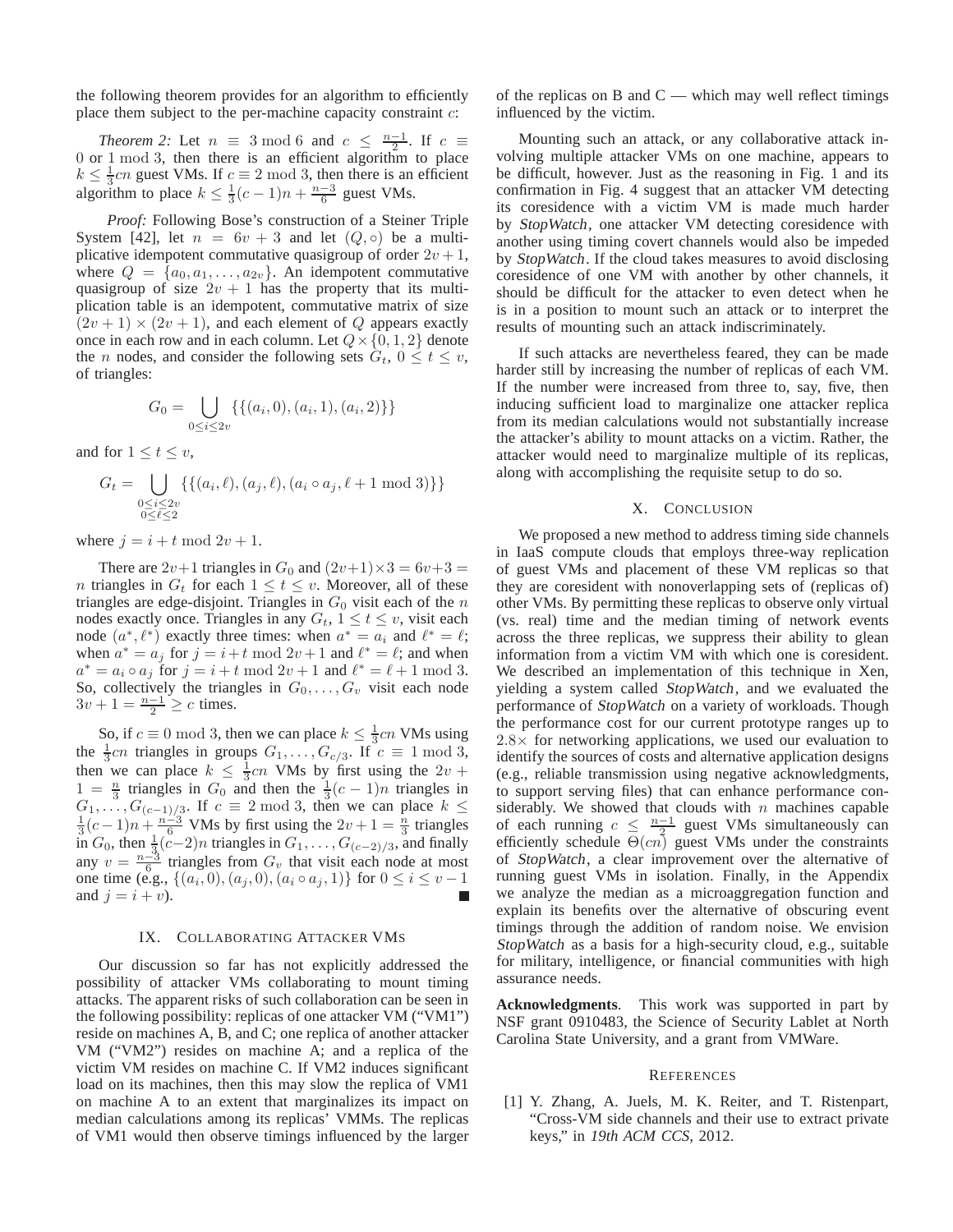- [2] T. Ristenpart, E. Tromer, H. Shacham, and S. Savage, "Hey, you, get off of my cloud: Exploring information leakage in third-party compute clouds," in *16th ACM CCS*, 2009.
- [3] J. Domingo-Ferrer and V. Torra, "Median-based aggregation operators for prototype construction in ordinal scales," *Intern. J. Intel. Sys.*, vol. 18, no. 6, 2003.
- [4] M. E. Kabir and H. Wang, "Microdata protection method through microaggregation: A median-based approach," *Information Security J.: A Global Perspective*, vol. 20, 2011.
- [5] W.-M. Hu, "Reducing timing channels with fuzzy time," in *1991 IEEE Symp. Security & Privacy*, 1991.
- [6] J. Agat, "Transforming out timing leaks," in *27th ACM POPL*, 2000.
- [7] S. Zdancewic and A. C. Myers, "Observational determinism for concurrent program security," in *16th IEEE CSFW*, 2003.
- [8] D. Zhang, A. Askarov, and A. C. Myers, "Languagebased control and mitigation of timing channels," in *33rd ACM PLDI*, 2012.
- [9] E. Tromer, D. A. Osvik, and A. Shamir, "Efficient cache attacks on AES, and countermeasures," *J. Cryptology*, vol. 23, no. 1, 2010.
- [10] H. Raj, R. Nathuji, A. Singh, and P. England, "Resource management for isolation enhanced cloud services," in *ACM CCSW*, 2009.
- [11] T. Kim, M. Peinado, and G. Mainar-Ruiz, "STEALTH-MEM: System-level protection against cache-based side channel attacks in the cloud," in *21st USENIX Security Symp.*, 2012.
- [12] A. Askarov, A. C. Myers, and D. Zhang, "Predictive black-box mitigation of timing channels," in *17th ACM CCS*, 2010.
- [13] B. C. Vattikonda, S. Das, and H. Shacham, "Eliminating fine grained timers in Xen," in *ACM CCSW*, 2011.
- [14] M. H. Kang and I. S. Moskowitz, "A pump for rapid, reliable, secure communication," in *ACM CCS*, 1993.
- [15] J. Giles and B. Hajek, "An information-theoretic and game-theoretic study of timing channels," *IEEE TOIT*, vol. 48, no. 9, 2002.
- [16] A. Haeberlen, B. C. Pierce, and A. Narayan, "Differential privacy under fire," in *20th USENIX Security Symp.*, 2011.
- [17] D. Zhang, A. Askarov, and A. C. Myers, "Predictive mitigation of timing channels in interactive systems," in *18th ACM CCS*, 2011.
- [18] F. B. Schneider, "Implementing fault-tolerant services using the state machine approach: A tutorial," *ACM Comp. Surv.*, vol. 22, no. 4, 1990.
- [19] A. Borg, W. Blau, W. Graetsch, F. Herrmann, and W. Oberle, "Fault tolerance under UNIX," *ACM TOCS*, vol. 7, no. 1, 1989.
- [20] P. Narasimhan, L. E. Moser, and P. M. Melliar-Smith, "Enforcing determinism for the consistent replication of multithreaded CORBA applications," in *IEEE SRDS*, 1999.
- [21] C. Basile, Z. Kalbarczyk, and R. K. Iyer, "Active replication of multithreaded applications," *IEEE TPDS*, vol. 17, no. 5, 2006.
- [22] T. C. Bressoud and F. B. Schneider, "Hypervisor-based fault-tolerance," *ACM TOCS*, vol. 14, no. 1, 1996.
- [23] F. B. Schneider, "Understanding protocols for Byzantine clock synchronization," Department of Computer Science, Cornell University, Tech. Rep. 87-859, 1987.
- [24] D. Gao, M. K. Reiter, and D. Song, "Behavioral distance for intrusion detection," in *8th RAID*, 2005.
- [25] B. Cox, D. Evans, A. Filipi, J. Rowanhill, W. Hu, J. Davidson, J. Knight, A. Nguyen-Tuong, and J. Hiser, "N-variant systems: A secretless framework for security through diversity," in *15th USENIX Security Symp.*, 2006.
- [26] A. Nguyen-Tuong, D. Evans, J. C. Knight, B. Cox, and J. W. Davidson, "Security through redundant data diversity," in *38th DSN*, 2008.
- [27] D. Gao, M. K. Reiter, and D. Song, "Beyond output voting: Detecting compromised replicas using HMMbased behavioral distance," *IEEE TDSC*, vol. 6, no. 2, 2009.
- [28] M. Xu, V. Malyugin, J. Sheldon, G. Venkitachalam, and B. Weissman, "ReTrace: Collecting execution trace with virtual machine deterministic replay," in *3rd Workshop on Modeling, Benchmarking and Simulation*, 2007.
- [29] G. W. Dunlap, D. G. Lucchetti, P. M. Chen, and M. A. Fetterman, "Execution replay of multiprocessor virtual machines," in *4th ACM VEE*, 2008.
- [30] J. Devietti, B. Lucia, L. Ceze, and M. Oskin, "DMP: Deterministic shared memory multiprocessing," *IEEE Micro*, vol. 30, pp. 41–49, 2010.
- [31] A. Aviram, S.-C. Weng, S. Hu, and B. Ford, "Efficient system-enforced deterministic parallelism," in *9th USENIX OSDI*, 2010.
- [32] J. C. Wray, "An analysis of covert timing channels," in *1991 IEEE Symp. Security & Privacy*, 1991.
- [33] G. Popek and C. Kline, "Verifiable secure operating system software," in *AFIPS National Comp. Conf.*, 1974.
- [34] T. Karagiannis, M. Molle, M. Faloutsos, and A. Broido, "A nonstationary Poisson view of Internet traffic," in *INFOCOM*, 2004.
- [35] *Timekeeping in VMware Virtual Machines*, VMWare Inc., 2010.
- [36] R. Uhlig, G. Neiger, D. Rodgers, A. L. Santoni, F. C. M. Martins, A. V. Anderson, S. M. Bennett, A. Kagi, F. H. Leung, and L. Smith, "Intel virtualization technology," *IEEE Comp.*, vol. 38, no. 3, 2005.
- [37] *Intel 64 and IA-32 Architectures Software Developer's Manual*, Intel Corporation, 2011.
- [38] J. Yin, A. Venkataramani, J.-P. Martin, L.Alvisi, and M. Dahlin, "Byzantine fault-tolerant confidentiality," in *Inter. Workshop on Future Directions in Distributed Computing*, 2002.
- [39] T. Speakman, et al., "PGM reliable transport protocol specification," Request for Comments 3208, Internet Engineering Task Force, 2001.
- [40] C. Bienia, "Benchmarking modern multiprocessors," Ph.D. dissertation, Princeton University, 2011.
- [41] D. Horsley, "Maximum packing of the complete graph with uniform length cycles," *J. Graph Theory*, vol. 68, no. 1, 2011.
- [42] C. C. Lindner and C. A. Rodger, *Design Theory*. CRC Press, 2008, ch. 1.
- [43] E. Deza and M. Deza, *Dictionary of Distances*. Elsevier, 2006.
- [44] M. Güngör, Y. Bulut, and S. Çalık, "Distributions of order statistics," *Appl. Math. Sci.*, vol. 3, no. 16, 2009.